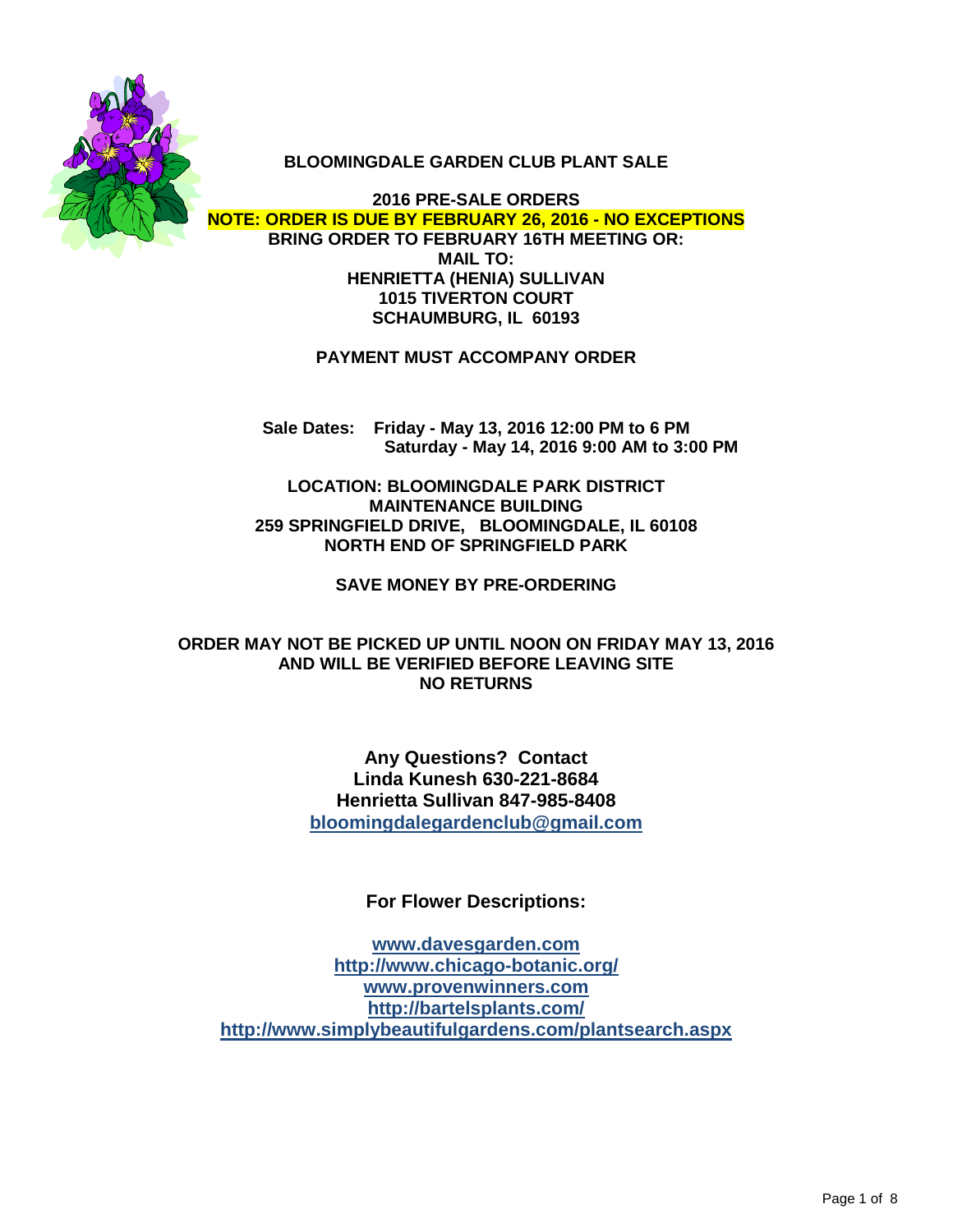#### **BLOOMINGDALE GARDEN CLUB PLANT SALE 2016 PRE-SALE ORDER FORM ORDER SUMMARY**

| <b>NAME:</b>                                |                |          |                                 |                             |              |  |  |  |  |
|---------------------------------------------|----------------|----------|---------------------------------|-----------------------------|--------------|--|--|--|--|
| <b>ADDRESS:</b>                             |                |          |                                 |                             |              |  |  |  |  |
| Cell:<br><b>PHONE NUMBER:</b><br>Home:      |                |          |                                 |                             |              |  |  |  |  |
| <b>E-Mail Address:</b>                      |                |          |                                 |                             |              |  |  |  |  |
|                                             |                |          |                                 |                             |              |  |  |  |  |
| <b>Item</b>                                 | Pg.            | Quantity | <b>Pre-Sale</b><br><b>Price</b> | Day of Sale<br><b>Price</b> | <b>Total</b> |  |  |  |  |
| 4 1/2 Inch Proven Winners                   | 3              |          | \$3.75                          | \$4.25                      |              |  |  |  |  |
| 4 1/2 Inch Specialty Annuals                | $\overline{4}$ |          | \$3.75                          | \$4.25                      |              |  |  |  |  |
| <b>Flats</b>                                | 5              |          | \$13.50                         | \$14.50                     |              |  |  |  |  |
| 10 Inch Hanging Baskets                     | 6              |          | \$13.50                         | \$14.50                     |              |  |  |  |  |
| <b>4 Inch Seed Geraniums</b>                | $\overline{7}$ |          | \$1.50                          | \$1.75                      |              |  |  |  |  |
| <b>6 Inch Geraniums</b>                     | $\overline{7}$ |          | \$6.50                          | \$7.00                      |              |  |  |  |  |
| <b>6 Inch Specialty Plants</b>              | $\overline{7}$ |          | \$6.50                          | \$7.00                      |              |  |  |  |  |
| <b>Cannas</b>                               | $\overline{7}$ |          | \$7.00                          | \$8.00                      |              |  |  |  |  |
| <b>Grasses</b>                              | $\overline{7}$ |          | \$7.00                          | \$8.00                      |              |  |  |  |  |
| <b>Baby and King Tuts</b>                   | $\overline{7}$ |          | \$8.00                          | \$10.00                     |              |  |  |  |  |
| <b>Mandevillas</b>                          | $\overline{7}$ |          | \$8.00                          | \$10.00                     |              |  |  |  |  |
| 31/2 Inch Accessory Plants                  | $\overline{7}$ |          | \$1.50                          | \$1.75                      |              |  |  |  |  |
| <b>Herbs</b>                                | $\overline{7}$ |          | \$2.00                          | \$2.00                      |              |  |  |  |  |
| <b>Vegetables</b>                           | $\overline{7}$ |          | \$2.00                          | \$2.00                      |              |  |  |  |  |
| Wave Petunias - 18 pack Tray Only           | 8              |          | \$24.00                         | Pre-Order Only              |              |  |  |  |  |
| <b>10 Inch Patio Pots</b>                   | 8              |          | \$18.00                         | \$20.00                     |              |  |  |  |  |
| 12 inch Patio Pot                           | 8              |          | \$25.00                         | \$28.00                     |              |  |  |  |  |
| <b>Gift Certificates (Any Denomination)</b> |                |          |                                 |                             |              |  |  |  |  |
| <b>Total</b>                                |                |          |                                 |                             |              |  |  |  |  |

# **PLEASE MAKE A COPY OF YOUR ORDER**

**For Club use only: Payment Received: Form Of Payment: Amount:**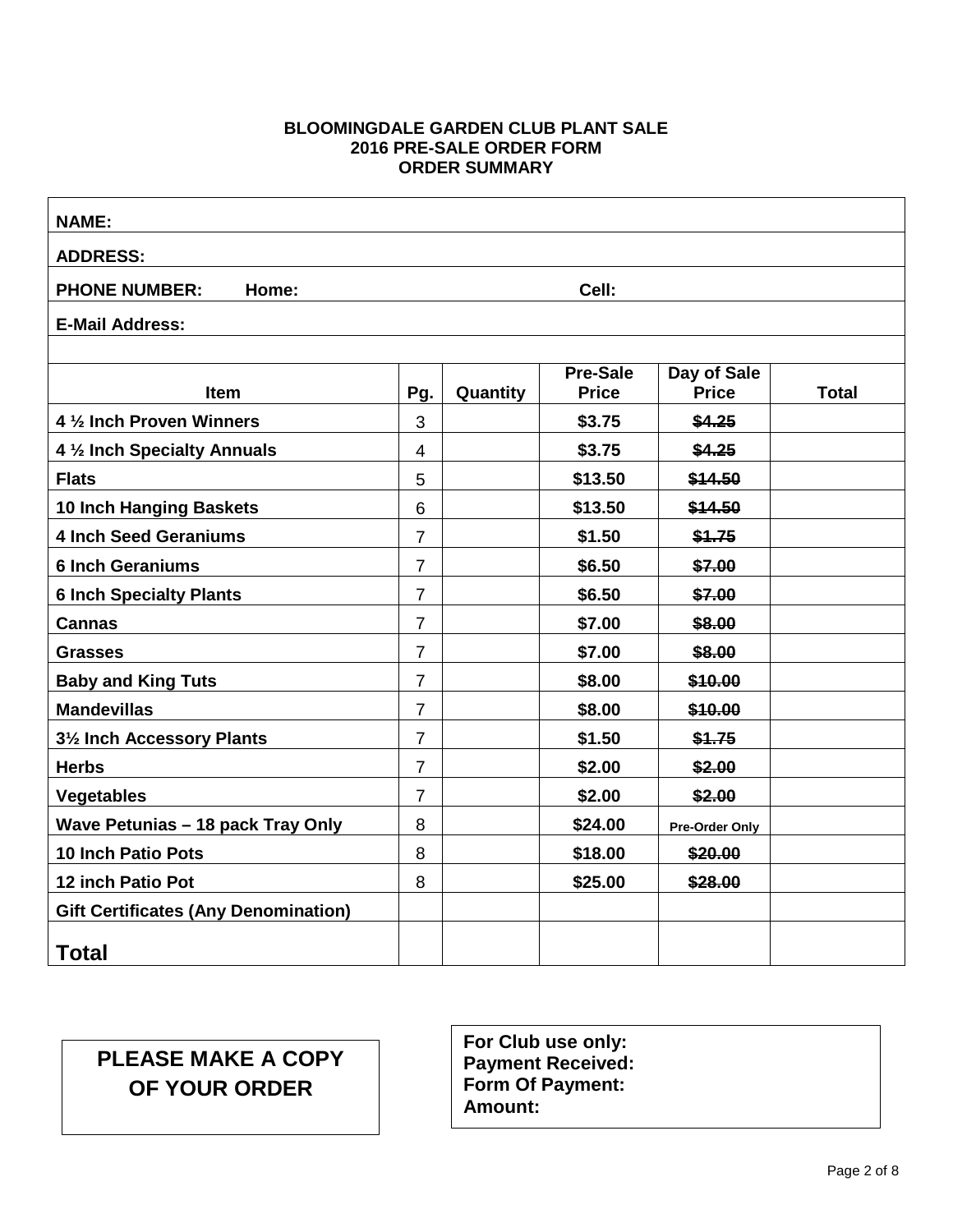# **4 ½ Inch Proven Winners/ Proven Selections \$3.75 each**

### **Bloomingdale Garden Club Plant Sale 2016 Pre-Sale Order Form**

**Name:\_\_\_\_\_\_\_\_\_\_\_\_\_\_\_\_\_\_\_\_\_\_\_\_\_\_\_\_\_\_\_\_\_**

| <b>Angelonia Angel Face</b>         |                         | O                       | <b>Euphorbia Diamond Delight</b>      |                      | $\bigcirc$     | Salvia Ablazin              |                     | O       |
|-------------------------------------|-------------------------|-------------------------|---------------------------------------|----------------------|----------------|-----------------------------|---------------------|---------|
| Pink                                | Wedgewood               |                         |                                       |                      |                | Tabasco                     |                     |         |
| White                               |                         |                         | <b>Guara Karalee</b>                  |                      | О              |                             |                     |         |
|                                     |                         |                         | Pink                                  | White                |                | <b>Sedum Lemon Coral</b>    | $\bigcirc$          |         |
| <b>Bacopa</b>                       |                         | $\overline{\mathbf{O}}$ |                                       |                      |                |                             |                     |         |
| White                               |                         |                         | <b>Ipomoea Lace Sweet Potato Vine</b> |                      |                | Supertunia                  |                     | ( )     |
|                                     |                         |                         |                                       |                      | $\bigcirc$     | <b>Black Cherry</b>         | <b>Bordeaux</b>     |         |
| <b>Begonia Surefire</b>             |                         | $\circledcirc$          | Emerald                               | Midnight             |                | <b>*Honey</b>               | <b>*Latte</b>       |         |
| Red                                 | Rose                    |                         |                                       |                      |                | <b>*Picasso Blue</b>        | Picasso Pink        |         |
|                                     |                         |                         | <b>Ipomoea Sweet Caroline</b>         |                      | $\circledcirc$ | Raspberry                   | Royal Magenta       |         |
| <b>*Bidens</b>                      |                         | О                       | <b>Bronze</b>                         |                      |                | Royal Velvet                | White               |         |
| Fireburst                           | Yellow                  |                         |                                       |                      |                |                             |                     |         |
|                                     |                         |                         | <b>Ipomoea Sweetheart</b>             |                      | $\bigcirc$     | <b>Supertunia Charm</b>     |                     | O       |
| <b>Bracteantha Sundaze</b>          |                         | O                       | Purple                                |                      |                | <b>米Pink Star</b>           | Rose Blast          |         |
| <b>Blaze</b>                        | Flame                   |                         |                                       |                      |                | <b>*</b> Violet Star        |                     |         |
| Golden                              |                         |                         | <b>Lantana Luscious</b>               |                      | O              |                             |                     |         |
|                                     |                         |                         | Bananarama                            | <b>Berry Blend</b>   |                | Supertunia Vista            |                     | O       |
| <b>*Browallia Illumination</b>      |                         | $\bullet$               | Marmalade                             | <b>*Pinkberry</b>    |                | Bubblegum                   |                     |         |
| <b>Blue</b>                         | White                   |                         |                                       |                      |                |                             |                     |         |
|                                     |                         |                         | Lobularia Princess                    |                      | $\overline{O}$ | Thunbergia                  |                     | О       |
| <b>Calibrachoa Superbells</b>       |                         | $\overline{O}$          | <b><math>*</math>Frosty Knight</b>    | <b>Snow Princess</b> |                | Lemon                       |                     |         |
| <b>米Apricot Punch</b>               | <b>Blackberry Punch</b> |                         |                                       |                      |                |                             |                     |         |
| <b>Coralberry Punch</b>             | <b>*Evening Star</b>    |                         | Nemesia Sunsatia                      |                      | $\overline{O}$ | <b>Torenia</b>              |                     |         |
| <b>Frost Fire</b>                   | <b>*Garden Rose</b>     |                         | Coconut                               | Cranberry            |                | <b>Blue</b>                 | <b>Gilded Grape</b> |         |
| Grape Punch                         | <b>*Holy Moly</b>       |                         | Lemon                                 | Orange               |                | Grape-O-Liscious            |                     |         |
| Lemon Slice                         | Pomegranate Punch       |                         |                                       |                      |                |                             |                     |         |
| Spicy                               | Strawberry Punch        |                         | <b>New Guinea Infinity</b>            |                      | $\mathbf{O}$   | <b>*Verbena Bonariensis</b> |                     | O       |
|                                     |                         |                         | <b>Blush Crimson</b>                  | Dark Pink            |                | Meteor                      |                     |         |
| <b>Cleome Senorita</b>              |                         | O                       | Orange                                | White                |                |                             |                     |         |
| <b>Blanca</b>                       | Rosalita                |                         |                                       |                      |                | Verbena Superbena           |                     | O       |
|                                     |                         |                         | <b>New Guinea Infinity Ruffles</b>    |                      | $\bullet$      | Dark Blue                   |                     |         |
| <b>*Coleus Colorblaze</b>           |                         |                         | Lavender                              | Peach                |                |                             |                     |         |
| Dipt n Wine                         | <b>*Fishnet</b>         |                         | Red                                   |                      |                | Verbena Superbena Royale    |                     | $\circ$ |
| Kingswood                           | Lime Time               |                         |                                       |                      |                | Chambray                    | Peachy Keen         |         |
| <b>*Merlin's Magic</b>              | Pink Chaos              |                         | Osteospermum                          |                      | O              | <b>*Sparkling</b>           | *Sparkling          |         |
| Sedona                              | <b>Twist Twirl</b>      |                         | Lemon                                 | Orange               |                | Amethyst                    | Ruby                |         |
| <b><math>*</math></b> ∨elveteen     |                         |                         | Purple                                | White                |                | Red                         | Whitecap            |         |
| *Light Requirements Vary by Variety |                         |                         |                                       |                      |                |                             |                     |         |
|                                     |                         |                         | <b>Phlox Intensia</b>                 |                      | О              |                             |                     |         |
| <b>*Diascia Flirtation</b>          |                         | $\bigcirc$              | Blueberry                             | Cabernet             |                |                             |                     |         |
| Orange                              | Pink                    |                         | White                                 |                      |                |                             |                     |         |
|                                     |                         |                         |                                       |                      |                | <b>Total</b>                |                     |         |

| <b>Euphorbia Diamond Delight</b>   | ( )                                   | Salvia Ablazin           |                     |   |
|------------------------------------|---------------------------------------|--------------------------|---------------------|---|
|                                    |                                       | Tabasco                  |                     |   |
| <b>Guara Karalee</b>               |                                       |                          |                     |   |
| Pink                               | White                                 | <b>Sedum Lemon Coral</b> | $\overline{O}$      |   |
|                                    |                                       |                          |                     |   |
|                                    | <b>Ipomoea Lace Sweet Potato Vine</b> | Supertunia               |                     |   |
|                                    | $\circlearrowright$                   | <b>Black Cherry</b>      | <b>Bordeaux</b>     |   |
| Emerald                            | Midnight                              | <b>*Honey</b>            | <b>米Latte</b>       |   |
|                                    |                                       | <b>*Picasso Blue</b>     | Picasso Pink        |   |
| <b>Ipomoea Sweet Caroline</b>      | $\bigcirc$                            | Raspberry                | Royal Magenta       |   |
| <b>Bronze</b>                      |                                       | Royal Velvet             | White               |   |
|                                    |                                       |                          |                     |   |
| <b>Ipomoea Sweetheart</b>          | $\circledcirc$                        | <b>Supertunia Charm</b>  |                     | O |
| Purple                             |                                       | <b>*Pink Star</b>        | <b>Rose Blast</b>   |   |
|                                    |                                       | <b>*</b> Violet Star     |                     |   |
| <b>Lantana Luscious</b>            | ◯                                     |                          |                     |   |
| Bananarama                         | <b>Berry Blend</b>                    | Supertunia Vista         |                     | O |
| Marmalade                          | <b>*</b> Pinkberry                    | Bubblegum                |                     |   |
|                                    |                                       |                          |                     |   |
| <b>Lobularia Princess</b>          | $\bigcirc$                            | Thunbergia               |                     | O |
| <b>*Frosty Knight</b>              | <b>Snow Princess</b>                  | Lemon                    |                     |   |
|                                    |                                       |                          |                     |   |
| Nemesia Sunsatia                   | $\overline{O}$                        | <b>Torenia</b>           |                     |   |
| Coconut                            | Cranberry                             | <b>Blue</b>              | <b>Gilded Grape</b> |   |
| Lemon                              | Orange                                | Grape-O-Liscious         |                     |   |
|                                    |                                       |                          |                     |   |
| <b>New Guinea Infinity</b>         | $\mathbf{O}$                          | *Verbena Bonariensis     |                     |   |
| <b>Blush Crimson</b>               | Dark Pink                             | Meteor                   |                     |   |
| Orange                             | White                                 |                          |                     |   |
|                                    |                                       | Verbena Superbena        |                     |   |
| <b>New Guinea Infinity Ruffles</b> | $\bullet$                             | Dark Blue                |                     |   |
| Lavender                           | Peach                                 |                          |                     |   |
| Red                                |                                       | Verbena Superbena Royale |                     |   |
|                                    |                                       | Chambray                 | Peachy Keen         |   |
| Osteospermum                       | O                                     |                          |                     |   |
| Lemon                              | Orange                                | *Sparkling<br>Amethyst   | *Sparkling<br>Ruby  |   |
| Purple                             | White                                 | Red                      | Whitecap            |   |
|                                    |                                       |                          |                     |   |
| <b>Phlox Intensia</b>              | ∩                                     |                          |                     |   |
| Blueberry                          | Cabernet                              |                          |                     |   |
| White                              |                                       |                          |                     |   |
|                                    |                                       | <b>Total</b>             |                     |   |
|                                    |                                       |                          |                     |   |

| Salvia Ablazin                |                            |   |                        |
|-------------------------------|----------------------------|---|------------------------|
| Tabasco                       |                            |   |                        |
|                               |                            |   |                        |
| <b>Sedum Lemon Coral</b>      | OO                         |   |                        |
|                               |                            |   |                        |
| Supertunia                    |                            |   |                        |
| <b>Black Cherry</b>           | <b>Bordeaux</b>            |   |                        |
| <b>*Honey</b>                 | <b>*Latte</b>              |   |                        |
| <b>*Picasso Blue</b>          | Picasso Pink               |   |                        |
| Raspberry                     | Royal Magenta<br>White     |   |                        |
| Royal Velvet                  |                            |   |                        |
| <b>Supertunia Charm</b>       |                            | C |                        |
| <b>*Pink Star</b>             | Rose Blast                 |   |                        |
| <b>*</b> Violet Star          |                            |   |                        |
|                               |                            |   |                        |
| Supertunia Vista              |                            |   |                        |
| Bubblegum                     |                            |   |                        |
|                               |                            |   |                        |
| Thunbergia                    |                            |   |                        |
| Lemon                         |                            |   |                        |
|                               |                            |   |                        |
| <b>Torenia</b>                |                            |   |                        |
| <b>Blue</b>                   | Gilded Grape               |   |                        |
| Grape-O-Liscious              |                            |   |                        |
| *Verbena Bonariensis          |                            |   |                        |
| Meteor                        |                            |   |                        |
|                               |                            |   |                        |
| Verbena Superbena             |                            |   |                        |
| Dark Blue                     |                            |   |                        |
|                               |                            |   |                        |
| Verbena Superbena Royale      |                            |   | $\left( \quad \right)$ |
| Chambray                      | Peachy Keen                |   |                        |
| <b>*Sparkling</b><br>Amethyst | <b>*</b> Sparkling<br>Ruby |   |                        |
| Red                           | Whitecap                   |   |                        |
|                               |                            |   |                        |
|                               |                            |   |                        |
|                               |                            |   |                        |
| Total                         |                            |   |                        |

**Calibrachoa Superbells Garden Rose Landscape Plant Can spread 24-36 inches gets 6-8 inches high**

 $\bullet$  **New for 2016 ● Shade** ● Shade ● Shade ● Shade

NOTE: OCCASIONALLY THE GROWER MUST SUBSTITUTE COLORS NOT ALL PLANTS WILL BE AVAILABLE FOR DAY OF SALE.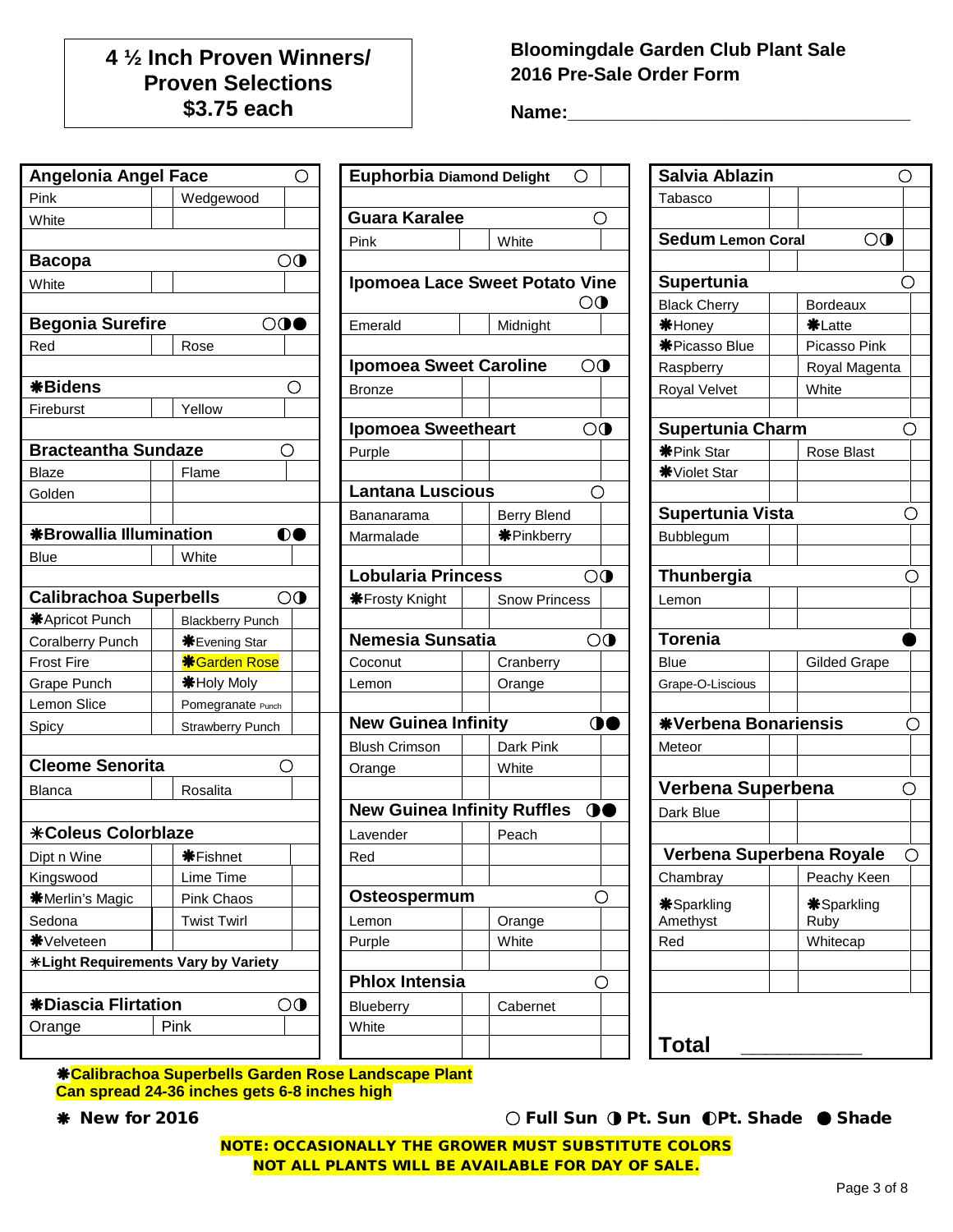# **4 ½ Inch Specialty Annuals \$3.75 each**

### **Bloomingdale Garden Club Plant Sale 2016 Pre-Sale Order Form**

**Name:\_\_\_\_\_\_\_\_\_\_\_\_\_\_\_\_\_\_\_\_\_\_\_\_\_\_\_\_\_\_\_\_\_**

|                             | Abutilon (Flowering Maple) OO     |                | <b>Coleus Kong Jr</b>          |                |                | <b>Pentas</b>                  |                                   |            |
|-----------------------------|-----------------------------------|----------------|--------------------------------|----------------|----------------|--------------------------------|-----------------------------------|------------|
|                             |                                   |                |                                |                |                |                                |                                   | O          |
|                             |                                   |                | <b>*</b> Green Halo            | Lime Vein      |                | Red                            | Violet                            |            |
| <b>Agastache Acapulco</b>   |                                   | О              | Rose                           | Scarlet        |                |                                |                                   |            |
| Peach                       | Red                               |                |                                |                |                | <b>*Petunia Glow</b>           |                                   | Ο          |
| Yellow                      |                                   |                | Dahlia (Dahliettas)            |                | $\bigcirc$     | Amethyst                       | <b>Blue Vein</b>                  |            |
|                             |                                   |                | Pink                           | Red            |                | <b>Blue Sky</b>                |                                   |            |
| Alternanthera               | $\overline{O}$                    |                | Violet                         | Yellow         |                |                                |                                   |            |
|                             |                                   |                |                                |                |                | <b>Petunia Novelty</b>         |                                   | O          |
|                             | <b>Anigozanthos Kangaroo Paws</b> | Ο              | <b>Dahlia Mystic Yellow</b>    | $\bigcirc$     |                | <b>Black Velvet</b>            |                                   |            |
| Red                         | Yellow                            |                |                                |                |                |                                |                                   |            |
|                             |                                   |                | <b>Dianthus Green Ball</b>     | $\bigcirc$     |                | <b>Plectranthus Mona</b>       | $\bullet$                         |            |
| <b>Begonia Dragon Wing</b>  |                                   | $\mathbf{O}$   |                                |                |                |                                |                                   |            |
| Pink                        | Red                               |                | <b>Fiesta Double Impatiens</b> |                |                | <b>Rudbeckia</b>               |                                   | O          |
|                             |                                   |                | Burgundy                       | Lavender       |                | <b><math>*</math>Gold Rush</b> | <b>Tiger Eye Gold</b>             |            |
| <b>Begonia Tuberous</b>     |                                   | $\overline{O}$ | Rose                           | White          |                |                                |                                   |            |
| Bi Color                    | Orange                            |                |                                |                |                | Salvia Black/Blue              | $\overline{O}$                    |            |
| Pink                        | Red                               |                | <b>Gerbera Daisy</b>           | $\bigcirc$     |                |                                |                                   |            |
| White                       | Yellow                            |                |                                |                |                |                                | Strobilanthus (Persian Shield) OO |            |
|                             |                                   |                | <b>Impatiens Bounce</b>        |                | $\mathbf 0$    |                                |                                   |            |
|                             |                                   |                | Cherry                         | Violet         |                | <b>Sweet Potato Vine</b>       |                                   | $\circ$    |
| <b>Caladiums</b>            |                                   | $\circledcirc$ | White                          |                |                | Lime                           | TriColor                          |            |
| Pink                        | Red                               |                |                                |                |                |                                |                                   |            |
| White                       |                                   |                | <b>Impatiens SunPatiens</b>    |                | $\circ$        | Verbena Lanai                  |                                   | $\bigcirc$ |
|                             |                                   |                | Lilac                          | Orange         |                | Lime Green                     |                                   |            |
| <b>Candle Vine</b>          |                                   | $\circledcirc$ | <b>Pink</b>                    | White          |                |                                |                                   |            |
| Small Leaf                  |                                   |                |                                |                |                |                                | Zinnia Magellan Taller Variety    | $\circ$    |
|                             |                                   |                | <b>Ivy Variegated</b>          |                |                | Pink                           | Scarlet                           |            |
| <b>*Celosia Twisted</b>     | $\circ$                           |                | Green/Yellow                   | $\overline{O}$ |                |                                |                                   |            |
|                             |                                   |                |                                |                |                | <b>Zinnia Profusion Double</b> |                                   | $\circ$    |
| <b>Chenille</b>             | $\circ$                           |                | Licorice                       |                | $\overline{O}$ | Hot Cherry                     | Yellow                            |            |
|                             |                                   |                | Lime                           | Silver         |                |                                |                                   |            |
| Citronella (Mosquito Plant) | $\bigcirc$                        |                |                                |                |                | <b>*Zinna Zahara Double</b>    |                                   | $\bigcirc$ |
|                             |                                   |                | <b>Mexican Heather</b>         | $\bigcirc$     |                | Fire                           | Strawberry                        |            |
| <b>Coleus Kong Shade</b>    |                                   |                |                                |                |                |                                |                                   |            |
| <b>*Lime Sprite</b>         | Mosaic                            |                | <b>Nasturtium</b>              | $\bigcirc$     |                |                                |                                   |            |
| Rose                        |                                   |                |                                |                |                |                                | <b>Total</b>                      |            |
|                             |                                   |                |                                |                |                |                                |                                   |            |

New for 2016○ Full Sun◑ Pt. Sun ◐Pt. Shade ● Shade

NOTE: OCCASIONALLY THE GROWER MUST SUBSTITUTE COLOR NOT ALL PLANTS WILL BE AVAILABLE FOR DAY OF SALE.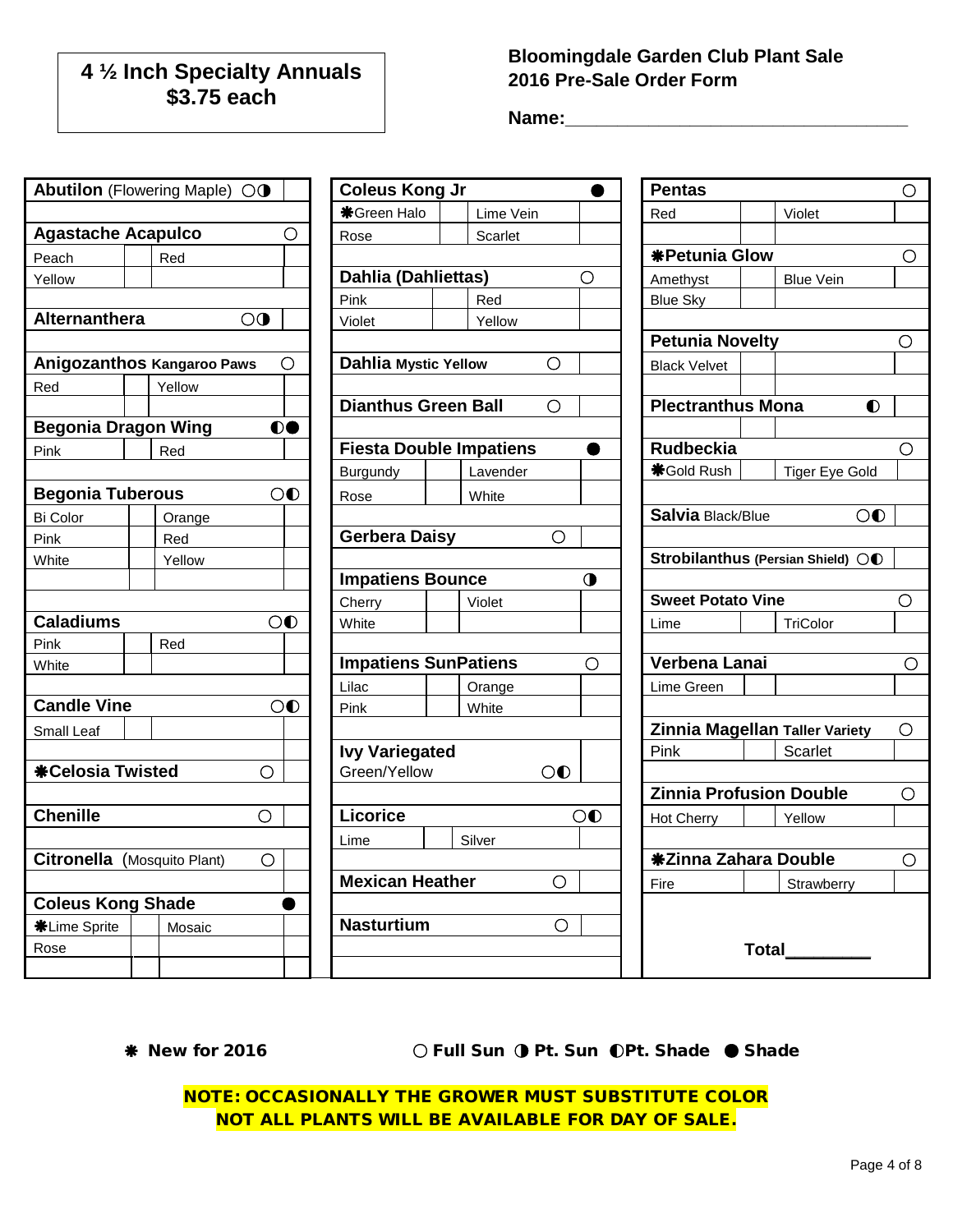## **Flats of 48 Flowers \$13.50 FULL FLATS \$6.75 HALF FLATS**

| Ageratum                     | $\circ$        | Blue         | <b>Marigolds, Short</b>     | $\bigcirc$              |                 |
|------------------------------|----------------|--------------|-----------------------------|-------------------------|-----------------|
|                              |                |              | <b>Bi Color</b>             |                         | Orange          |
| <b>Alyssum</b>               | $\overline{O}$ |              | Yellow                      |                         | Gold            |
| Purple                       |                | White        |                             |                         |                 |
|                              |                |              | <b>Petunia</b>              | $\bigcirc$              |                 |
|                              |                |              | Blue - Deep                 |                         | <b>Blue Sky</b> |
| Begonia, Green Leaf          | 00             |              | Burgundy                    |                         | Coral           |
| Pink/Rose                    |                | Red          | Red                         |                         | Rose            |
| White                        |                |              | White                       |                         | Yellow          |
|                              |                |              |                             |                         |                 |
| Begonia, Red Leaf            | 00             |              | <b>Portulaca</b>            | $\bigcirc$              | Mix             |
| Pink/Rose                    |                | Red          |                             |                         |                 |
|                              |                |              | <b>*Salvia</b>              | $\bigcirc$              | Purple          |
| <b>Celosia, Feather Type</b> | Ο              | Mix          |                             |                         |                 |
|                              |                |              | Salvia, Short               | $\overline{\mathbf{O}}$ | Red             |
| <b>Coleus, Shade Type</b>    |                | Mix          |                             |                         |                 |
|                              |                |              | Salvia, Medium              | $\overline{O}$          | Red             |
| <b>Dianthus</b>              | O              | Mix          |                             |                         |                 |
|                              |                |              | Salvia, Tall                | $\overline{O}$          | Red             |
| <b>Dusty Miller</b>          | O              |              |                             |                         |                 |
|                              |                |              | Salvia, Victory Blue        | $\overline{O}$          |                 |
| <b>Impatiens</b>             |                |              |                             |                         |                 |
| <b>Lilac Violet</b>          |                | Orange       | <b>Snapdragons Snapshot</b> |                         |                 |
| Pink - Dark                  |                | Pink - Light | Short 6-10 inches           | $\circ$                 | Mix             |
| Red                          |                | Salmon/Coral |                             |                         |                 |
| White                        |                | Mix Dark     | <b>Snapdragons Liberty</b>  |                         |                 |
| Mix Star                     |                |              | Medium 18-22 inches         | O                       | Mix             |
|                              |                |              |                             |                         |                 |
| Lobelia                      | $\overline{O}$ | <b>Blue</b>  | <b>Snapdragons, Tall</b>    |                         |                 |
|                              |                |              | 24-36 inches                | $\bigcirc$              | Mix             |
|                              |                |              |                             |                         |                 |
|                              |                |              | <b>Total Number Flats</b>   |                         |                 |
|                              |                |              |                             |                         |                 |

### **Bloomingdale Garden Club Plant Sale 2016 Pre-Sale Order Form**

**Name: \_\_\_\_\_\_\_\_\_\_\_\_\_\_\_\_\_\_\_\_\_\_\_\_\_\_\_\_\_\_**

New for 2016 ○ Full Sun◑ Pt. Sun ◐Pt. Shade ● Shade NOTE: OCCASIONALLY THE GROWER MUST SUBSTITUTE COLORS NOT ALL PLANTS WILL BE AVAILABLE FOR DAY OF SALE.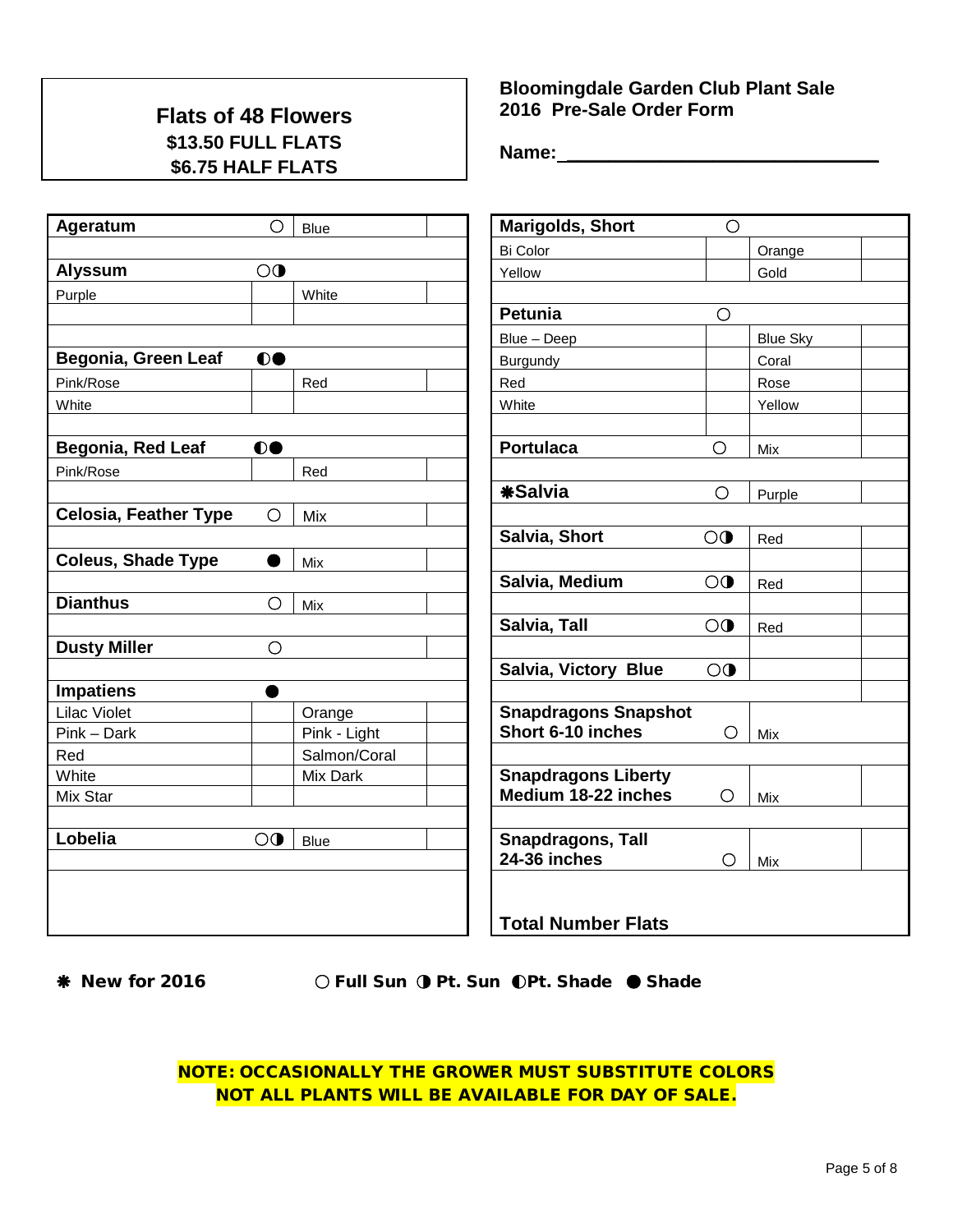# **10" Hanging Baskets**

**\$13.50**

### **Bloomingdale Garden Club Plant Sale 2016 Pre-Sale Order Form**

**Name:\_\_\_\_\_\_\_\_\_\_\_\_\_\_\_\_\_\_\_\_\_\_\_\_\_\_\_** 

|                                       | $\circ$                 | Lofus                            | $\overline{O}$    |
|---------------------------------------|-------------------------|----------------------------------|-------------------|
| <b>Begonia Santa Cruze</b>            |                         |                                  |                   |
|                                       |                         | Rose                             | White             |
| <b>Begonia Tuberous</b>               | $\bullet$               |                                  |                   |
| Orange                                | Pink                    | <b>New Guinea Impatiens</b>      | $\bullet$         |
| Red                                   | White                   | Pink                             | Red               |
| Yellow                                |                         | Salmon                           | Violet            |
|                                       |                         | White                            |                   |
| Bracteantha, Strawflower              | О                       |                                  |                   |
|                                       |                         | <b>Scaevola</b>                  | O                 |
| <b>*Browallia Endless</b>             | $\bullet$               | <b>Blue</b>                      | White             |
| <b>Blue</b>                           | White                   |                                  |                   |
|                                       |                         | Streptocarpella                  | $\bullet$         |
| Calibrachoa                           | $\overline{O}$          |                                  |                   |
| <b>Blue</b>                           | Orange                  | <b>Proven Winners Supertunia</b> | $\circ$           |
| Pink                                  | Purple                  | <b>Black Cherry</b>              | <b>Bordeaux</b>   |
| Red                                   | White                   | <b>Giant Pink</b>                | <b>*Honey</b>     |
| Yellow                                |                         | <b>*Latte</b>                    | Limoncello        |
|                                       |                         | <b>*Picasso Blue</b>             | Picasso Pink      |
| <b>Chenille</b>                       | $\overline{\mathbf{O}}$ | Raspberry                        | Royal Magenta     |
|                                       |                         | Royal Velvet                     |                   |
| <b>Citronella</b><br>(Mosquito Plant) | $\circ$                 |                                  |                   |
|                                       |                         | Proven Winners Supertunia Charm  | O                 |
| <b>Dragonwing Begonia</b>             | $\bullet$               | Rose Blast                       | <b>米Pink Star</b> |
| Pink                                  | Red                     | <b>*</b> Violet Star             |                   |
|                                       |                         |                                  |                   |
| <b>Fuchsia</b>                        | $\circ$                 | <b>Torenia</b>                   | 00                |
|                                       |                         | Blue                             | Pink              |
| <b>Fiesta Double Impatiens</b>        |                         | White                            | Yellow            |
| Burgundy                              | Orange                  |                                  |                   |
| Pink                                  | Red                     | Verbena                          | $\overline{O}$    |
| White                                 |                         | <b>Blue</b>                      | Peach             |
|                                       |                         | Pink                             | Purple            |
| <b>Ivy Geranium</b>                   | O                       | Red                              | White             |
| Pink                                  | Red                     | <b>*Three Color Mix</b>          |                   |
| Salmon                                | Violet                  |                                  |                   |
| White                                 |                         | <b>Vinca Flowering</b>           | $\overline{O}$    |
|                                       |                         | Pink                             | Red               |
| Lobelia                               | $\overline{O}$          | Violet                           | White             |
| Blue                                  | White                   |                                  |                   |
| <b>*3 Color Mix</b>                   |                         |                                  |                   |
|                                       |                         |                                  |                   |
|                                       |                         | <b>Total Hanging Baskets</b>     |                   |

New for 2016 ○ Full Sun◑ Pt. Sun ◐Pt. Shade ● Shade

NOTE: OCCASIONALLY THE GROWER MUST SUBSTITUTE COLORS NOT ALL PLANTS WILL BE AVAILABLE FOR DAY OF SALE.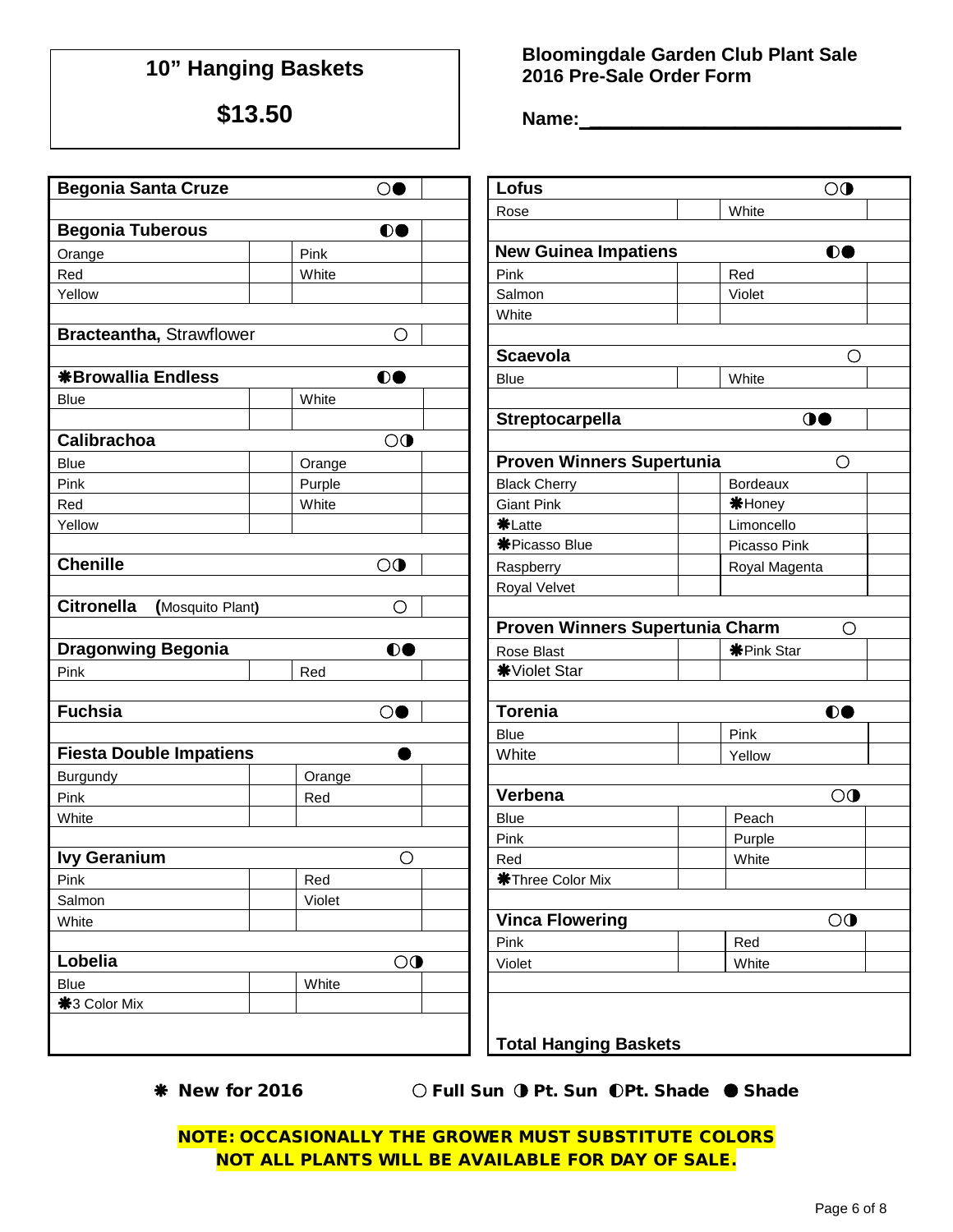### **Bloomingdale Garden Club Plant Sale 2016 Pre-Sale Order Form**

**Name: \_\_\_\_\_\_\_\_\_\_\_\_\_\_\_\_\_\_\_\_\_\_\_\_\_\_\_\_\_\_**

|                              | <b>4 Inch Seed Geraniums</b><br>\$1.50 each     |                                 | <b>One Gallon Ornamentals</b>                                      |                          | <b>Herbs</b><br>\$2.00      | $\circ$    |
|------------------------------|-------------------------------------------------|---------------------------------|--------------------------------------------------------------------|--------------------------|-----------------------------|------------|
|                              | O                                               |                                 |                                                                    | Basil Italian Large Leaf |                             |            |
| <b>Bicolor</b>               | Red                                             |                                 | <b>Canna Tropical</b>                                              | <b>Basil Purple</b>      |                             |            |
| Lavender                     | Orange                                          |                                 | \$7.00 each<br>$\circ$                                             | Oregano Italian          |                             |            |
| Rose                         | Salmon                                          | <b>Bronze</b>                   | Red                                                                | Parsley Curly            |                             |            |
| Violet                       | White                                           | Rose                            | White                                                              | Rosemary                 |                             |            |
|                              |                                                 | Yellow                          |                                                                    | Thyme English            |                             |            |
|                              | <b>6 Inch Geraniums</b><br>\$6.50<br>O          |                                 |                                                                    | Thyme Lemon              |                             |            |
| Dark Pink<br>Violet          | Red                                             |                                 | Dipladenia Rio -<br><b>Compact Mandevillas</b><br>\$8.00 Each<br>O |                          | <b>Vegetables</b><br>\$2.00 | O          |
|                              |                                                 | Deep Red                        | Pink                                                               | <b>Butternut Squash</b>  |                             |            |
|                              | <b>6 Inch Specialty Plant</b>                   | White                           |                                                                    | Cucumber                 |                             |            |
|                              | \$6.50 each                                     |                                 |                                                                    | Egg Plant                |                             |            |
| <b>Begonia Rex</b>           | $\bullet$                                       |                                 |                                                                    | Melon Cantaloupe         |                             |            |
| Green                        | Red                                             |                                 | Grasses                                                            | Zucchini Squash          |                             |            |
| Silver                       |                                                 |                                 | \$7.00 each                                                        |                          |                             |            |
|                              | <b>Colocasia - Elephant Ears</b>                | <b>*</b> Apache Rose            | $\bigcirc$<br>Perennial Grass gets 4 feet tall                     |                          |                             |            |
| Coffee Cup O                 | $\bullet$<br><b>Illustris</b>                   | <b>Fiber Optic</b>              | $\overline{O}$                                                     | <b>Peppers</b>           |                             | $\bigcirc$ |
| <b></b> *Heart of the Jungle | $\overline{O}$                                  | Juncus Spiralis                 | $\overline{O}$                                                     | Green Bell               | Jalapeno                    |            |
|                              |                                                 | <b>Pennisetum Fireworks</b>     | $\bigcirc$                                                         |                          |                             |            |
| <b>Cordyline</b> - Red Star  | $\overline{O}$                                  | <b>Red Bunnytails</b>           | $\overline{O}$                                                     | <b>Tomatoes</b>          |                             | $\circ$    |
|                              |                                                 | <b>Toffee Twist</b>             | $\overline{O}$                                                     | <b>Better Boy</b>        | <b>Big Beef</b>             |            |
| <b>Purple Fountain Grass</b> | $\circ$                                         | <b><math>*</math></b> Skyrocket | $\overline{O}$                                                     | <b>Early Girl</b>        | Roma/Sauce Type             |            |
|                              |                                                 |                                 |                                                                    | Cherry                   |                             |            |
|                              | 3 1/2 Inch Accessory Plants<br><b>1.50 Each</b> |                                 | <b>Cyperus Tuts</b>                                                |                          |                             |            |
| English Ivy                  | $\bullet$                                       |                                 | \$8.00                                                             |                          |                             |            |

| <b>1.50 Each</b> |    |  |          | <b>Cyperus Tuts</b> |  |
|------------------|----|--|----------|---------------------|--|
| English Ivy      | DC |  |          | \$8.00              |  |
| Spikes           | 70 |  | Baby Tut | ) ( I               |  |
| Sprengeri        |    |  | King Tug | ) (†                |  |
| Vinca Vine.      |    |  |          |                     |  |

Sprengeri ○ Nung Tug △ King Tug △ King Tug △ King Tug △ King Tug △ King Tug △ King Tug △ King Tug △ King Tug △ King Tug △ King Tug △ King Tug A King Tug △ King Tug A King Tug A King Tug A King Tug A King Tug A King Tug A K Vinca Vine ○●

New for 2016 ○ Full Sun◑ Pt. Sun ◐Pt. Shade ● Shade

NOTE: OCCASIONALLY THE GROWER MUST SUBSTITUTE COLORS NOT ALL PLANTS WILL BE AVAILABLE FOR DAY OF SALE.